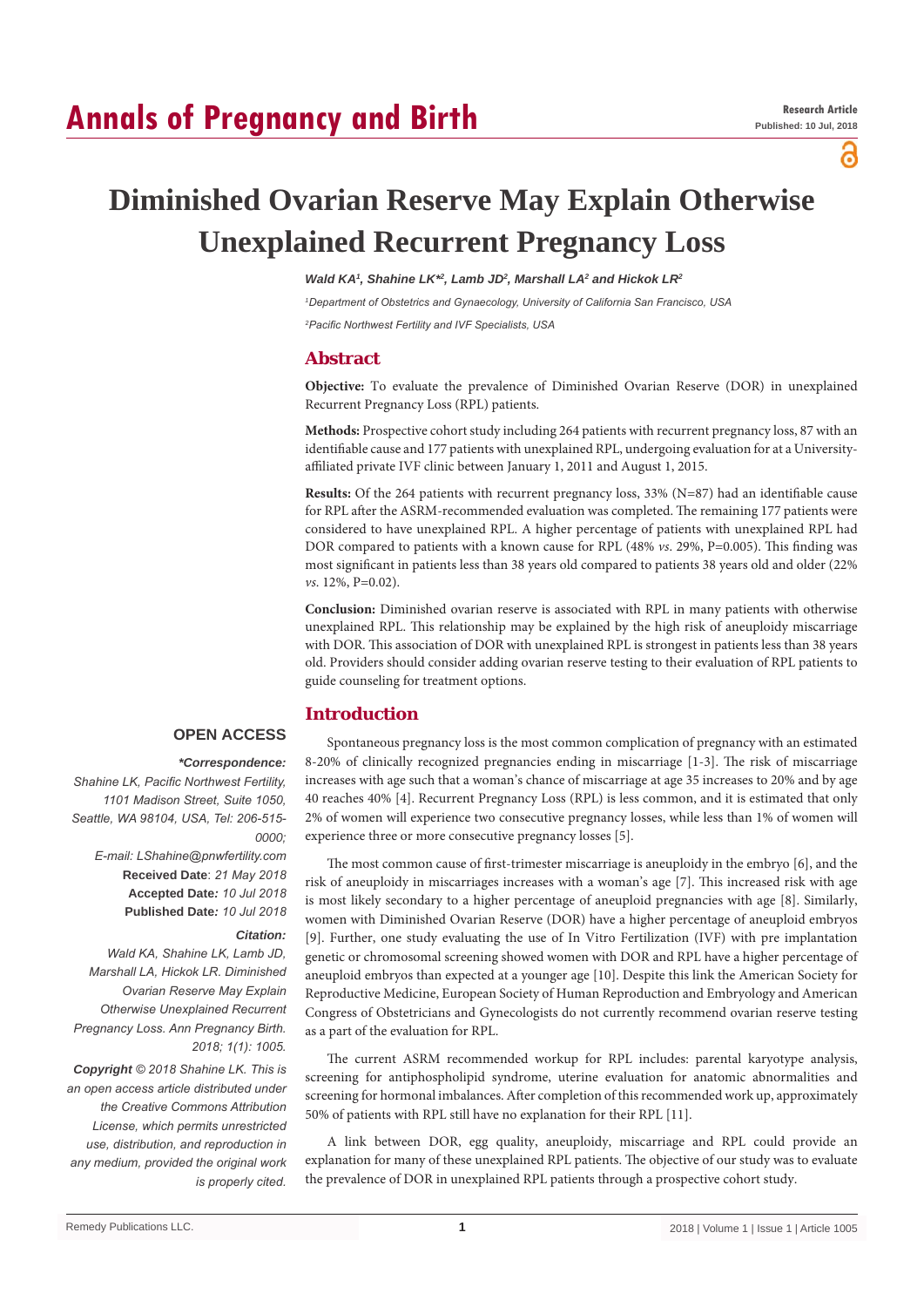#### **Shahine LK, et al., Annals of Pregnancy and Birth**

#### Table 1: Etiology of explained RPL

| <b>Etiology RPL</b>           | Explained RPL Patients (N=87) |
|-------------------------------|-------------------------------|
| <b>Balanced Translocation</b> | $3\%$ (N=3)                   |
| Antiphospholipid Antibodies   | 26% (N=23)                    |
|                               | 24% (N=21)                    |
| Uterine Anatomic Factors      | 15% Septum                    |
|                               | 9% Intracavitary Lesion       |
|                               | $47\%$ (N=41)                 |
| Hormonal                      | 42% Thyroid                   |
|                               | 3% Prolactin                  |
|                               | $2%$ HbA1 $c$                 |

## **Materials and Methods**

At a private, university-affiliated fertility center in Seattle, Washington a prospective cohort study was conducted. Patients included those presenting for RPL between January 1, 2011 and August 1, 2015. These patients were offered an evaluation, including both the standard ASRM recommended evaluation, and ovarian reserve testing. Institutional review board approval was obtained for the project.

Clinical miscarriage was defined as pregnancy loss before 20 weeks' gestation, diagnosed by ultrasound (gestational sac or fetal pole) or products of conception. Patient reported history and medical records were both used. RPL was defined as two or more clinical miscarriages in accordance with the ASRM definitions [12].

The ASRM recommended workup for RPL was performed, which included testing for hormonal conditions (TSH, prolactin, HbA1c), antiphospholipid antibodies, uterine cavity defect and parental chromosomal balanced translocation. Unexplained RPL was defined as patients without any of the above listed conditions.

Ovarian reserve testing included both serum Anti-Mullerian Hormone (AMH) levels and cycle day 2 or 3 serum Follicle-Stimulating Hormone (FSH) and Estradiol ( $E_2$ ). FSH and  $E_2$  were measured by electrochemiluminescent immunoassay. AMH was measured with an ELISA (Gen II ELISA reference A79765) [13,14]. DOR was defined as FSH was  $\geq$ 10 mIU/mL and/or their AMH level was <1 ng/mL. Antral follicle count was not used as a measure of ovarian reserve in this study given its subjective nature in measurement and previous studies showing a close correlation between antral follicle count and serum AMH [15].

Data were analyzed using student T test and Chi square tests when appropriate and a P value of <0.05 was considered to be statistically significant.

### **Results and Discussion**

All patients presenting to our clinic from January 1, 2011 to August 1, 2015 were screened for inclusion. A total of 264 patients had two or more clinical miscarriages and received both ASRM evaluation for RPL and ovarian reserve testing.

Of eligible patients, a cause for RPL was found in 33% of patients (N=87). Of these positive findings, 47% of patients had hormonal conditions (42% thyroid, 3% prolactin, and 2% elevated HbA1C), 26% of patients tested positive for antiphospholipid antibodies, 24% of patients had a uterine anatomic factor (15% partial septum and 9% other intracavitary lesion), 3% of patients had a balanced

**Table 2:** Explained *vs.* Unexplained RPL patient characteristics.

|                                 | <b>Explained RPL</b><br>Patients | Unexplained RPL<br>Patients | P-value   |
|---------------------------------|----------------------------------|-----------------------------|-----------|
|                                 | $n = 87$                         | $n = 177$                   |           |
| Age                             | 35.2 (28-43)                     | 36.4 (28-44)                | 0.06      |
| BMI                             | 23.6 (18-32.3)                   | 22.6 (18.3-33.4)            | 0.07      |
| No. of clinical<br>miscarriages | $2.5(2-5)$                       | $2.7(2-5)$                  | 0.8       |
| History of aneuploid<br>loss    | 18%                              | 22%                         | 0.4       |
| %Prior Live Births              | 38%                              | 52%                         | 0.07      |
| %Patients with FSH>10           | 26%                              | 33%                         | 0.2       |
| %Patients with AMH<br>< 1.0     | 11%                              | 32%                         | 0.002     |
| % Patients with DOR*            | 29%                              | 48%                         | $P=0.005$ |

\*DOR defined as FSH >10 and/or AMH<1.0.

translocation, and 9% of patients had more than one positive finding (Table 1).

Clinical characteristics are provided in Table 2, with no statistically significant difference between ages, BMI, history of aneuploid loss or prior live birth in patients with explained and unexplained pregnancy loss.

Of the 67% of patients (N=177) with unexplained RPL, a higher percentage of patients had labs consistent with DOR. A greater percentage of unexplained RPL patients had an AMH level less than 1.0 ng/ml compared to patients with a known cause of RPL (32% *vs*. 11%). The prevalence of DOR was increased in the unexplained RPL group compared to patients with explained RPL when DOR was defined as FSH ≥10 mIU/mL and/or AMH level was <1 ng/mL (48% *vs.* 29%, p=0.005).

The percentage of patients with DOR was higher in unexplained RPL patients compared to explained RPL patients across age groups but the difference was most significant in patients less than 38 years old (22% *vs*. 12%). In patients age 38 and older, the percentage of DOR was still higher in unexplained RPL patients compared to explained RPL patients but not significantly higher (58% *vs*. 51%) (Table 3).

While it is known that the most common cause of first-trimester miscarriage is aneuploidy in the embryo, and that women have a higher percentage of aneuploid embryos with increasing age, to our knowledge this is the first study to show that DOR, especially at younger ages, is associated with unexplained RPL.

Patients and clinicians alike find a lack of explanation for RPL challenging. Adding ovarian reserve testing to the workup of these patients would not only provide insight into the likely association of aneuploidy, DOR, and RPL for many patients, but would also help guide management and counseling early in the process. IVF with Chromosomal Screening (CS) of embryos has been proposed as a treatment option for patients with unexplained RPL [16] in the setting of the known high incidence of aneuploidy in products of conception from first-trimester miscarriage [11,18,19]. There are a number of studies which have shown known euploid embryo transfers are associated with a higher success rate and decreased risk of miscarriage for age [19-21]. Patients and providers alike can be focused on IVF with CS as a treatment option for RPL but success rates are significantly lower in patients with DOR.

Given the high costs of IVF, ovarian reserve testing in RPL patients would allow clinicians to more appropriately counsel